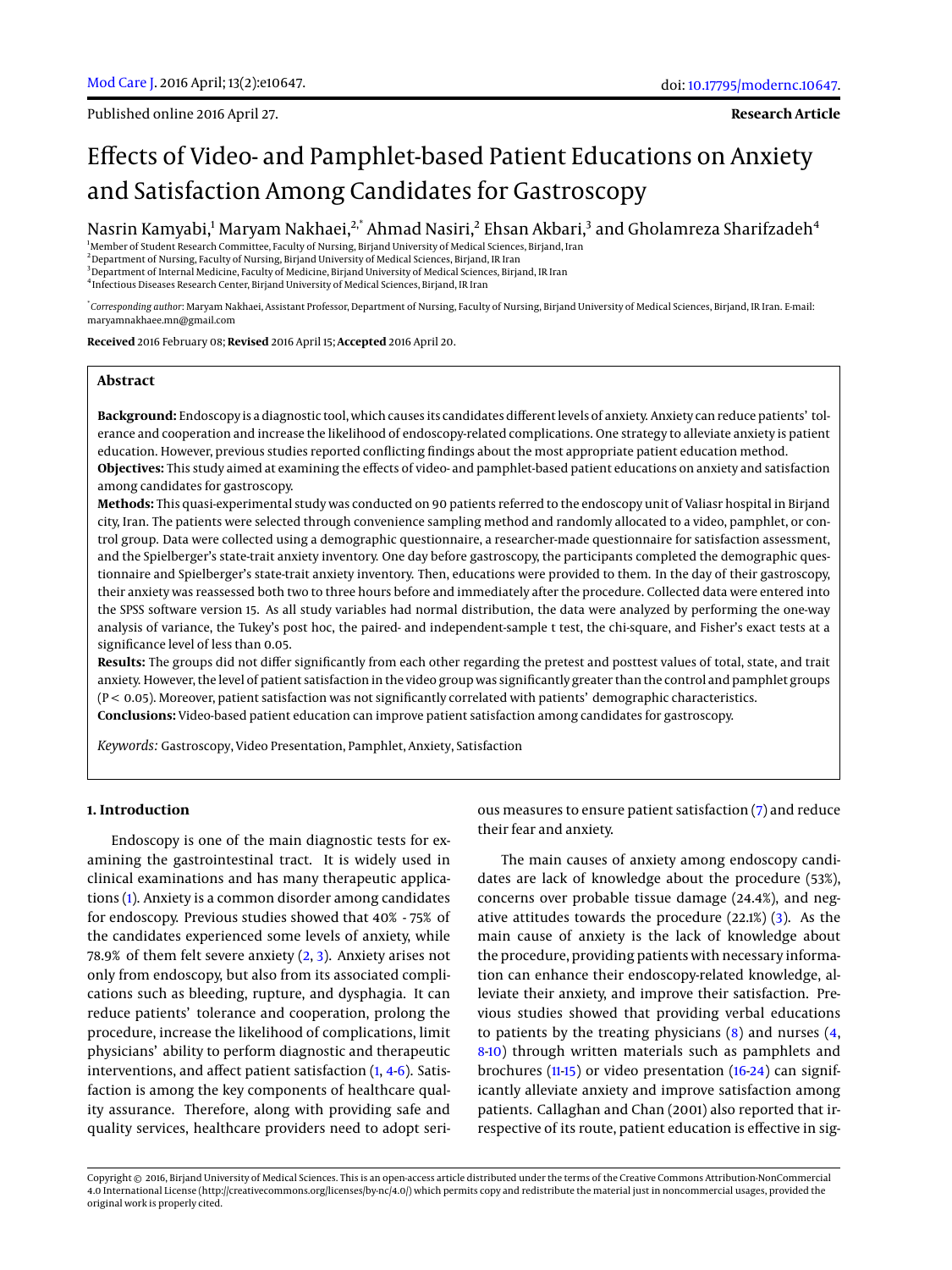nificantly alleviating anxiety and improving satisfaction among candidates for endoscopy.

Previous studies showed that there was no significant difference between the outcomes of written and verbal patient educations [\(5,](#page-4-8) [13,](#page-4-9) [24\)](#page-4-7). However, Pehlivan et al. (2011) reported the greater effectiveness of verbal education compared with written one [\(9\)](#page-4-10). Moreover, although some studies reported that video-based education is more effective than written or verbal education [\(18,](#page-4-11) [19,](#page-4-12) [21,](#page-4-13) [23\)](#page-4-14), other studies found no significant difference between video-based and other types of patient education [\(15,](#page-4-5) [17,](#page-4-15) [24\)](#page-4-7). Given the conflicting findings of the previous studies, the present study was conducted to examine the effects of video- and pamphlet-based patient education on anxiety and satisfaction among candidates for gastroscopy.

## **2. Methods**

This quasi-experimental study was conducted on 90 patients referred to the endoscopy unit of Valiasr hospital, Birjand, Iran, from June 20 to December 20, 2014. Sample size was calculated based on the findings of Arabul et al. (2013) [\(18\)](#page-4-11). The formula to determine the minimum required sample for comparing two means revealed that with a power of 0.80, an alpha of 0.05, and a probable attrition rate of 15%, thirty patients were needed for each study group. Selection criteria included an age of 18 - 60, basic literacy skills, no history of endoscopy, no addiction, and no history of known anxiety disorders, mental disorders, or refractory physical problems.

Data collection tools were a demographic questionnaire, a researcher-made satisfaction assessment questionnaire, and Spielberger's state trait anxiety inventory (STAI).

The items of the demographic questionnaire were age, gender, place of residence, income, education, employment, andmarital status. The researcher-made satisfaction questionnaire contained 22 items on patient satisfaction with information provided to them, route of information provision, physician-nurse communication in the study setting, and pre, intra, and postgastroscopy care. Seven items were related to pregastroscopy care, while ten and five items dealt with intra and postgastroscopy care services, respectively. The validity of the questionnaire was assessed through the content validity assessment technique. Accordingly, the questionnaire was developed based on a literature review in the area of the study subject matter and then, it was amended according to the comments provided by ten faculty members of Birjand faculty of nursing and midwifery, Birjand, Iran. Moreover, for the purpose of reliability assessment, 20 candidates for gastroscopy were invited to complete the questionnaire. Cronbach's alpha was 0.95.

Spielberger's STAI is a 40-item inventory the first twenty items of which measure state anxiety on a fourpoint Likert-type scale (Not at all, Somewhat, Moderately, and Very much), while items 21 - 40 measure trait anxiety on a four-point Likert-type scale (Almost never, Sometimes, Often, and Almost always). Items which show the presence of anxiety are scored from 1 to 4, while items which show the absence of anxiety are scored reversely from 4 to 1. Thus, the total scores of the state and the trait subscales of the STAI range from 20 to 80. The validity and reliability of the STAI were assessed and upheld by Spielberger (1983) [\(25\)](#page-4-16). The participants initially completed the state and then the trait subscales of the STAI.

After receiving an ethical approval from the ethics committee of Birjand University of Medical Sciences, Birjand, Iran, (with the code of IR.BUMS.1393.10) and obtaining necessary permissions from the university, we referred to the study setting and conveniently selected eligible gastroscopy candidates. The candidates were allocated to a video, pamphlet, or control group. For the sake of allocation, a list of random numbers was generated using the drawing method and then, patients were randomly allocated to the groups based on the list.

Telephone contacts were made with eligible participants and they were asked to refer to the study setting one day before their gastroscopy. Accordingly, they initially completed the demographic questionnaire and STAI and then received gastroscopy-related educations. Educational materials were the same for all candidates in all study groups and were related to the advantages and disadvantages of gastroscopy, pregastroscopy preparations, the process of gastroscopy, complications of gastroscopy, and postgastroscopy care services. Patients in the control group received these educations verbally, while patients in the pamphlet group received verbal educations along with a written pamphlet containing educational materials. At the end of the pamphlet, there were several questions to which patients were asked to provide answers after reading the pamphlet. In case of any wrong answer, necessary educations were provided to the intended participant and any ambiguity was clarified. In the video group, educations were provided both verbally and through showing a sixteen-minute video clip on a laptop. The clip showed a gastroscopy procedure performed by a physician. The level of patients' anxiety was reassessed both two to three hours before and immediately after gastroscopy.

Collected data were entered into the SPSS software (v. 15). The Kolmogorov-Smirnov test showed that all study variables had normal distribution. Therefore, the data were analyzed by performing the one-way analysis of variance, the Tukey's post hoc, the paired- and independentsample t test, the chi-square, and Fisher's exact tests at a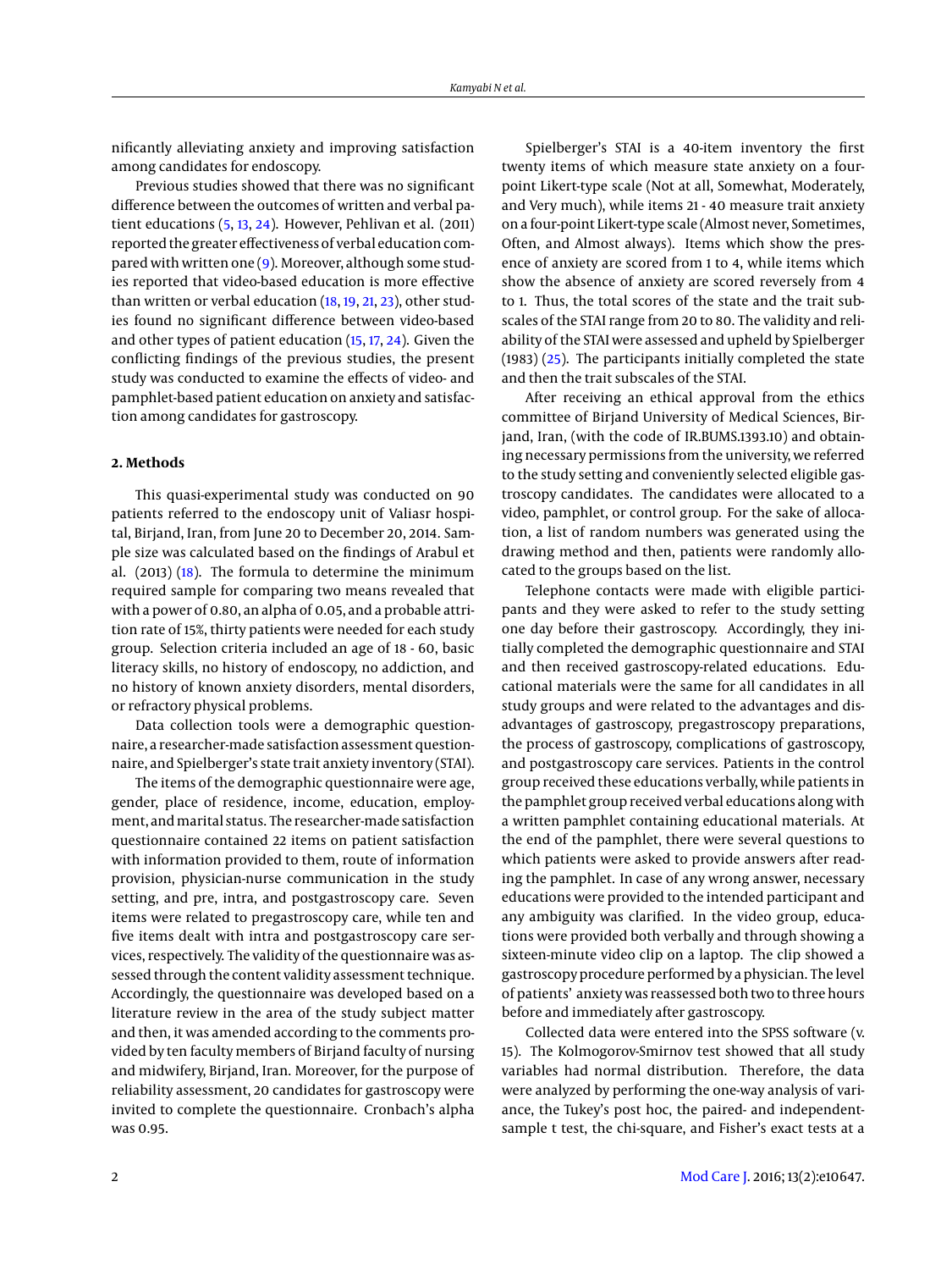significance level of less than 0.05.

#### **3. Results**

This study was performed on 90 candidates for gastroscopy who were allocated to the thirty-person video, pamphlet, and control groups. The means of the candidates' age in these three groups were 31.8  $\pm$  7.8, 34.77  $\pm$ 13.04, and 36.2  $\pm$  12.4, respectively. In these groups, 46.7% (14 subjects), 30% (9 subjects), and 33.3% (10 subjects) of the candidates were males, respectively. There were no statistically significant differences among the groups regarding the candidates' age, gender, marital and educational status, and place of residence ( $P > 0.05$ ; [Table 1\)](#page-3-4).

The groups did not significantly differ from each other regarding the baseline level of total anxiety. Moreover, the posttest levels of state and trait anxiety were not significantly different from the baseline level of anxiety in any of the study groups. In addition, the groups did not differ significantly from each other concerning the pretestposttest mean differences of anxiety scores [\(Table 2\)](#page-3-5). However, there was a statistically significant difference among the groups regarding the level of patient satisfaction [\(Ta](#page-3-5)[ble 2\)](#page-3-5). Finally, the total score of anxiety was not significantly correlated with the participants' gender, place of residence, and income.

### **4. Discussion**

The results of the present study illustrated no significant differences among the video, pamphlet, and control groups regarding pretest and posttest values of total anxiety score. Moreover, a within-group pretest-posttest difference was statistically significant in none of the study groups. However, the level of satisfaction among patients in the video group was significantly higher than the control and the pamphlet groups.

The results of previous studies into the effects of education on endoscopy candidates' anxiety and satisfaction are conflicting. Some studies showed that videoand pamphlet-based educations had no significant effects on anxiety among candidates for gastroscopy and colonoscopy. For instance, Callaghan and Chan (2001) made a study in Hong Kong on candidates for gastroscopy and found no significant difference between the effects of videotaped and written information on anxiety [\(15\)](#page-4-5). Bytzer and Lindeberg (2007) also reported the ineffectiveness of educations provided verbally and through video presentation in alleviating anxiety among gastroscopy candidates [\(16\)](#page-4-6). Poursharifi et al. (2013) and Luo (2013) also showed

that written and verbal educations had no significant effect on endoscopy-related anxiety [\(5,](#page-4-8) [13\)](#page-4-9). All these findings are in line with our findings.

On the other hand, some studies showed the greater effectiveness of some patient education methods. For examples, Poursharifi et al. (2013) and Nikbakht Nasrabadi et al. (2012) found that patient education significantly alleviated gastroscopy-related anxiety  $(5, 6)$  $(5, 6)$  $(5, 6)$ . The results of two other studies in Turkey and Netherlands also showed the preference of written over verbal patient education. The reason behind such preference is that written information is more organized and detailed and provides clients with the opportunity to read content for several times, while during verbal presentation of information, educational materials may not be completely explained. Moreover, clients may be unable to understand some materials due to problems such as anxiety. Additionally, some materials may be forgotten and cannot be retrieved and reviewed anymore [\(11,](#page-4-4) [14\)](#page-4-17). Contrary to these findings, Pehlivan et al. (2011) reported the greater effectiveness of verbal patient education compared with written education in alleviating endoscopy-related anxiety. They attributed the greater effectiveness of verbal education to the patient-physician direct contact during verbal communication. Moreover, in this method, patients can express their feelings, ask their questions, and thus, feel lower levels of anxiety [\(9\)](#page-4-10). However, despite detailed explanation of information, our findings revealed no significant difference among the groups regarding the level of anxiety. The results of another study in Turkey also showed the greater effectiveness of video presentation compared with written and verbal patient educations in alleviating endoscopy-related anxiety [\(18,](#page-4-11) [19\)](#page-4-12). Contrarily, we did not find any significant difference among the three patient education methods respecting the level of patients' anxiety. Moreover, our findings showed that anxiety was not significantly correlated with age, gender, and place of residence, while some previous studies reported the higher levels of endoscopy-related anxiety among female patients [\(16,](#page-4-6) [18,](#page-4-11) [19\)](#page-4-12).

We also found that video presentation was more effective than verbal and written patient educations in improving patient satisfaction. This is in line with the findings of some previous studies  $(6, 9, 11, 14)$  $(6, 9, 11, 14)$  $(6, 9, 11, 14)$  $(6, 9, 11, 14)$  $(6, 9, 11, 14)$  $(6, 9, 11, 14)$  $(6, 9, 11, 14)$  and contrary to the findings of some other ones [\(15,](#page-4-5)[17,](#page-4-15) [22\)](#page-4-18). The greater effectiveness of video presentation may be due to the presentation of the steps and the environment of endoscopy during video presentation. The video clip showed the participants the endoscopy unit and contained endoscopy-related explanations provided by the treating physician.

The results of the present and previous studies showed that there are still great controversies and inadequate evidence regarding the best patient education method for al-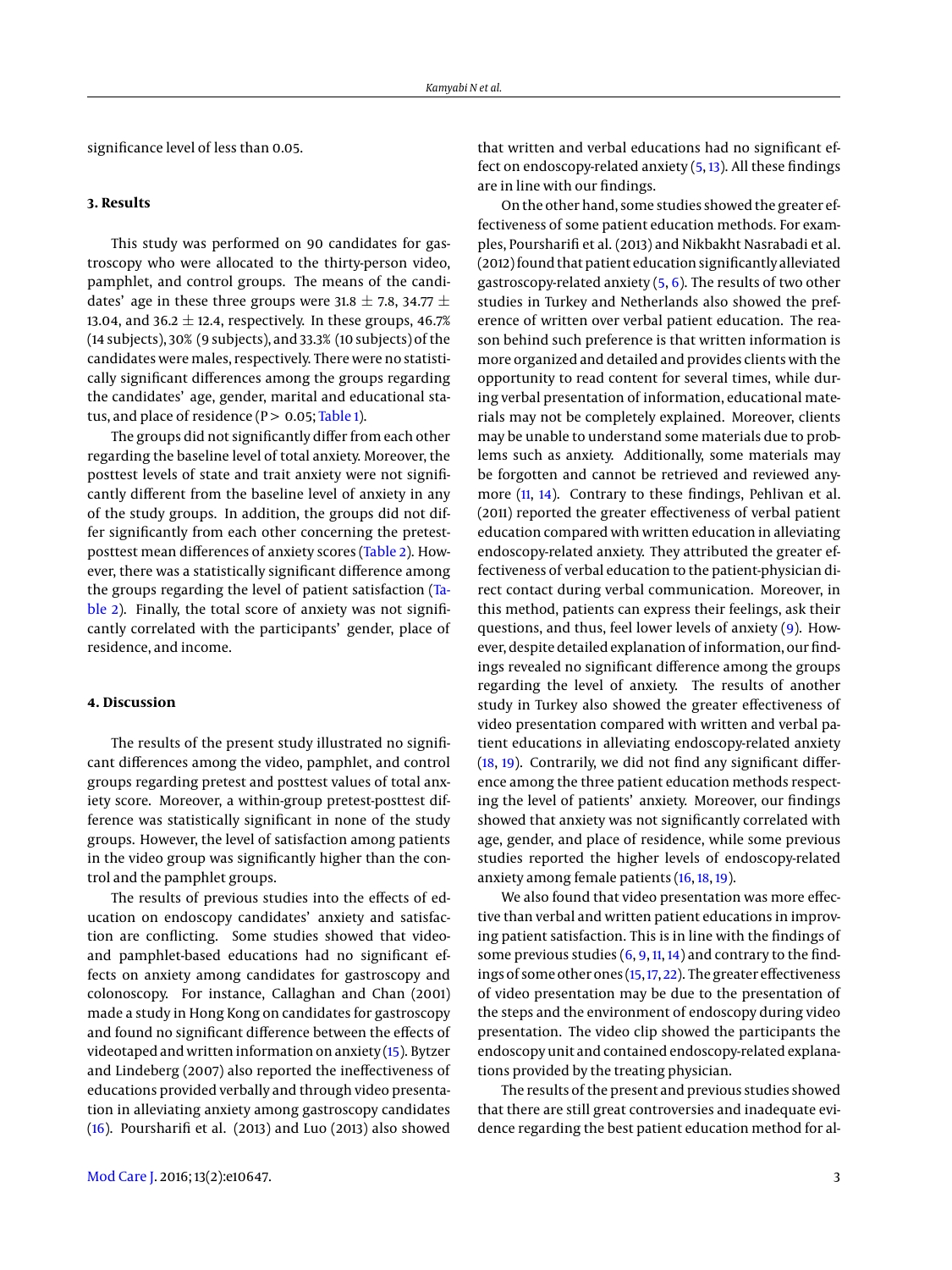| Variable                  |                               |                   | Groups    |          | P Value (the Chi-Square or the Fisher's Exact Test) |  |
|---------------------------|-------------------------------|-------------------|-----------|----------|-----------------------------------------------------|--|
|                           |                               | Pamphlet<br>Video |           | Control  |                                                     |  |
|                           |                               |                   |           |          |                                                     |  |
| <b>Educational status</b> | Primary                       | 4(13.3)           | 3(10)     | 7(23.3)  |                                                     |  |
|                           | Secondary                     | 2(6.7)            | 3(10)     | 3(10)    | 0.69                                                |  |
|                           | Diploma and Associate diploma | 10(33.3)          | 14(46.7)  | 9(30)    |                                                     |  |
|                           | Bachelor's and higher degrees | 14(46.7)          | 10(33.3)  | 11(36.7) |                                                     |  |
| <b>Employment status</b>  | Employee                      | 9(30)             | 7(23.3)   | 8(26.7)  |                                                     |  |
|                           | Laborer                       | 1(3.3)            | 2(6.7)    | 2(6.7)   |                                                     |  |
|                           | Retired                       | 1(3.3)            | 2(6.7)    | 2(6.7)   | 0.92                                                |  |
|                           | Self-employed                 | 5(16.7)           | 3(10)     | 5(16.7)  |                                                     |  |
|                           | Housewife                     | 12(40)            | 11(36.7)  | 12(40)   |                                                     |  |
|                           | Unemployed                    | 2(6.7)            | 5(16.7)   | 1(3.33)  |                                                     |  |
| Gender                    | Male                          | 14(46.7)          | 9(30)     | 10(33.3) | 0.37                                                |  |
|                           | Female                        | 16(53.3)          | 21(70)    | 20(66.7) |                                                     |  |
| <b>Marital status</b>     | Single                        | 6(20)             | 9(30)     | 5(16.7)  | 0.43                                                |  |
|                           | Married                       | 24(80)            | 21(70)    | 25(83.3) |                                                     |  |
| <b>Place of residence</b> | Urban areas                   | 28(93.3)          | 29 (96.7) | 27(90)   | 0.58                                                |  |
|                           | Rural areas                   | 2(6.7)            | 1(3.3)    | 3(10)    |                                                     |  |

<span id="page-3-4"></span>Table 1. Comparison of the Groups Regarding the Participants' Income and Educational and Employment Status<sup>a</sup>

a Values are expressed as No. (%).

<span id="page-3-5"></span>Table 2. Comparison of the Levels of Total, State, and Trait Anxiety in Three Groups<sup>a</sup>

| Variable             |                                    | Groups             |                   |                      | P Value (the One-Way ANOVA) |
|----------------------|------------------------------------|--------------------|-------------------|----------------------|-----------------------------|
|                      |                                    | Video ( $N = 30$ ) | Pamphlet $(N=30)$ | Control ( $N = 30$ ) |                             |
| <b>Trait anxiety</b> | Before                             | $45.9 \pm 9.5$     | 47.9 $\pm$ 9.2    | $46.1 \pm 8.1$       | 0.61                        |
|                      | After                              | $45.2 \pm 11.5$    | $48.5 \pm 9.9$    | $45.2 \pm 9.3$       | 0.36                        |
|                      | P value (the paired-sample t test) | 0.68               | 0.73              | 0.36                 | ٠                           |
|                      | Pretest-posttest mean difference   | $-0.7 \pm 9.2$     | $0.5 \pm .7.7$    | $-0.9 \pm 5.3$       | 0.74                        |
|                      | Before                             | $42.8 \pm 13.2$    | $52 \pm 10.7$     | $46.6 \pm 13.6$      | 0.02 <sup>b</sup>           |
|                      | After                              | $45.2 \pm 14.1$    | $48.6 \pm 11.8$   | $46.2 \pm 12.7$      | 0.57                        |
| <b>State anxiety</b> | P value (the paired-sample t test) | 0.22               | 0.12              | 0.69                 | ٠                           |
|                      | Pretest-posttest mean difference   | $2.4 \pm 10.3$     | $-3.4 \pm 11.3$   | $-0.47 \pm 6.3$      | 0.07                        |
|                      | Before                             | $88.7 \pm 21.1$    | $100 \pm 8.4$     | $92.7 \pm 20.7$      | 0.09                        |
| <b>Total anxiety</b> | After                              | $90.3 \pm 24.7$    | $97.1 \pm 21.1$   | $91.4 \pm 21.3$      | 0.46                        |
|                      | P value (the paired-sample t test) | 0.57               | 0.35              | 0.45                 | ٠                           |
|                      | Pretest-posttest mean difference   | $1.67 \pm 15.8$    | $-2.9 \pm 16.6$   | $-1.4 \pm 9.8$       | 0.47                        |
| Satisfaction         |                                    | $80.9 \pm 10.3$    | $73.7 \pm 9.8$    | 74.5 $\pm$ 12.9      | $0.024^C$                   |

<sup>a</sup> Values are expressed as mean  $\pm$  SD.

 $^{\rm b}$ The difference between the video and the pamphlet groups is statistically significant (P = 0.02).<br><sup>C</sup>The level of satisfaction in the video group is significantly greater than the control (P = 0.04) and the pamphle

leviating endoscopy-related anxiety.

In conclusion, the results of the present study showed that although information provision may not affect the level of gastroscopy-related anxiety, it is a cost-effective intervention for improving patient satisfaction. Future studies are recommended to evaluate the effects of information provision by peers, that is, patients who have already undergone endoscopy.

## **References**

- <span id="page-3-0"></span>1. Smamaltzer Suzanne C, Brenda B, Bierjunshi L, Hhnkelkery H.Medical surgical nursing. Tehran: Gameh negar; 2015.
- <span id="page-3-1"></span>2. Jones MP, Ebert CC, Sloan T, Spanier J, Bansal A, Howden CW, et al. Patient anxiety and elective gastrointestinal endoscopy. *J Clin Gastroenterol.* 2004;**38**(1):35–40. [PubMed: [14679325\]](http://www.ncbi.nlm.nih.gov/pubmed/14679325).
- <span id="page-3-2"></span>3. Eberhardt J, van Wersch A, van Schaik P, Cann P. Information, social support and anxiety before gastrointestinal endoscopy. *Br J Health Psychol.* 2006;**11**(Pt 4):551–9. doi: [10.1348/135910705X72514.](http://dx.doi.org/10.1348/135910705X72514) [PubMed: [17032483\]](http://www.ncbi.nlm.nih.gov/pubmed/17032483).
- <span id="page-3-3"></span>4. Ersoz F, Toros AB, Aydogan G, Bektas H, Ozcan O, Arikan S. Assessment of anxiety levels in patients during elective upper gastrointesti-